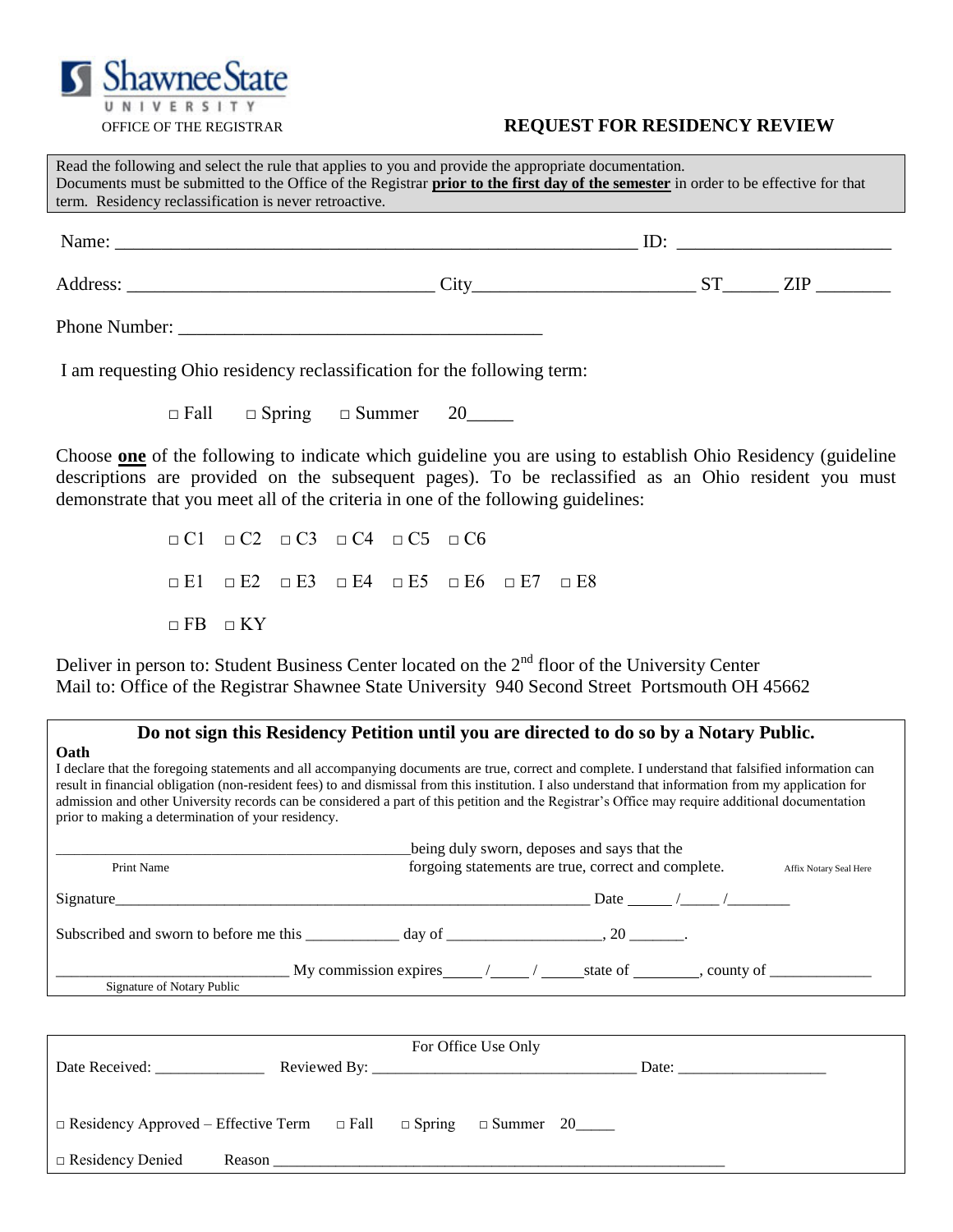# **Guidelines (C-1 – C-4), Exceptions (E-1 – E-8), or Forever Buckeye for establishing Ohio residency or Kentucky Tuition Reciprocity:**

## **C-1 Reclassification - If you are financially dependent upon a person living in Ohio**

The Ohio Board of Regents Guidelines state:

"A student whose spouse, or a dependent student, at least one of whose parents or a legal guardian, has been a resident of the state of Ohio for all other legal purposes for 12 consecutive months or more immediately preceding the enrollment of the student in an institution of higher education."

This classification is for a student who has been claimed by either a parent or legal guardian as a dependent on that person's Internal Revenue Service tax filing for the previous year and has subjected their income to Ohio Taxation or the spouse of a person who has lived in and paid taxes to Ohio for the previous 12 consecutive months. The person the student is dependent upon must meet the definition of being a resident of Ohio for all legal purposes.

## **MUST PRESENT:**

A notarized statement from student"s spouse, parent or legal guardian specifying how long they have been a resident of Ohio. Statement must include dependent student's name and Shawnee State University ID number or social security number in the statement. If dependency is upon a spouse include a copy of the marriage certificate. A signed copy of your parents, spouse, or legal guardian"s most current Ohio tax return and federal income tax return showing dependency.

## **C-2 Reclassification - If you are financially independent**

The Ohio Board of Regents Guidelines state:

"A student who has been a resident of Ohio for all other legal purposes for at least 12 consecutive months immediately preceding his or her enrollment in an institution of higher education and who is not receiving, and has not directly or indirectly received in the preceding 12 consecutive months, financial support from persons or entities who are not residents of Ohio for all other legal purposes."

This classification is for a student who has never been classified as a resident at Shawnee State University and would like to be reclassified as a resident. This is for a student who is claiming to be financially independent of anyone else unless they have a spouse who is also living in Ohio. A student must prove that they have maintained a physical presence and domicile in Ohio for the 12 months preceding the semester they would like to be classified as a resident. The student should not be absent from the state any longer than three consecutive weeks during this 12-month period. The student must also prove they have transferred all items of registration to Ohio, such as driver"s license, automobile registration and voter registration at the beginning of the 12-month period preceding the semester for which reclassification is desired. The student must provide clear and convincing proof that they have been financially self-sustaining on eligible Ohio income and have not received financial support from persons or entities outside of Ohio during the 12 months preceding the semester they would like to be reclassified as a resident. Documentation of income that was used to pay all living expenses and all school expenses during the 12-month period is required. Students who are claimed on federal taxes by parents who are not Ohio residents or who are receiving financial assistance, including Plus Loans from parents who are not Ohio residents are not eligible for Ohio residency.

## **MUST PRESENT:**

Residency Petition, complete with supporting documents, such as lease or closing statement showing purchase of a home or sworn affidavit from the lease holder or owner of the home in which the student resides, Ohio driver"s license, Ohio motor vehicle registration, voter registration in Ohio, year to date paystub of income earned from employment in Ohio, copy of the most recent Ohio tax return, and Federal financial aid received and used by the student (unused aid will not be counted).

#### **C-3 Reclassification - If you are financially dependent upon a spouse or parent**

The Ohio Board of Regents Guidelines state:

"A dependent child of a parent or legal guardian, or the spouse of a person, who as of the first day of a term of enrollment, has accepted full-time, self-sustaining employment and established domicile in the State of Ohio for reasons other than gaining the benefit of favorable tuition rates."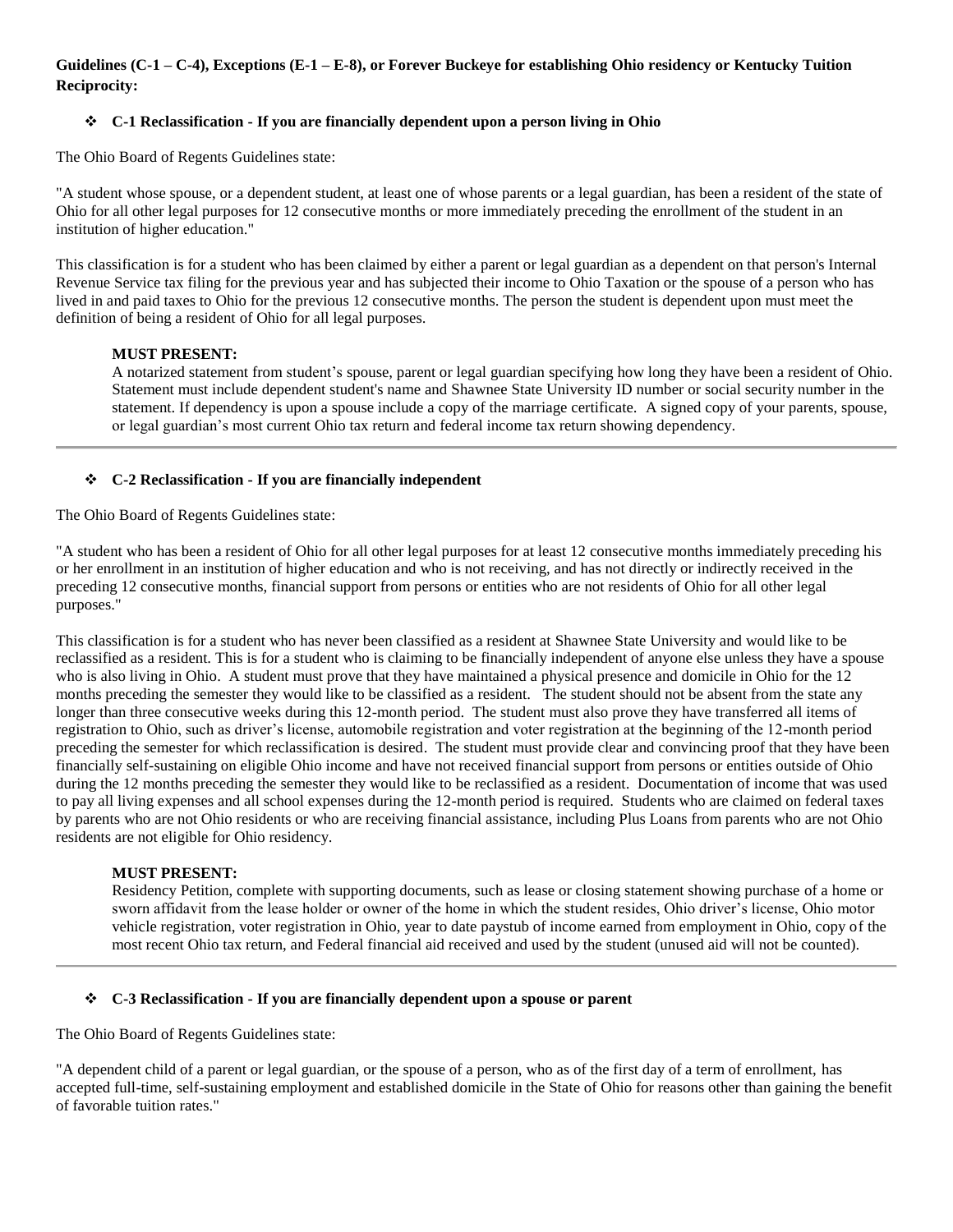This reclassification is for a student who has been claimed for tax purposes in the previous year by a parent or legal guardian and that student has not lived in Ohio for 12 months. The spouse, parent, or legal guardian must have accepted and begun full-time employment and established a domicile in Ohio before the semester begins in order for the student to qualify.

**Note:** Two part-time jobs or any combination cannot be used to constitute one full-time position. This residency reclassification is based upon one full-time employment position.

If you are currently enrolled and your spouse has not lived in Ohio for 12 months, you cannot apply for this reclassification.

The spouse must begin employment before your initial term of enrollment.

Students who marry an Ohio resident after their initial enrollment apply under C-1 if the spouse has lived in Ohio for 12 months.

Employment must be verified every semester under C-3.

An employment letter will be required each semester verifying the spouse or parent is still employed with the employer for which they received C-3 residency until the spouse or parent has lived in Ohio for 12 consecutive months.

**Students will be classified as non-residents for the semester after they receive C-3 residency unless a new employment letter is received by published deadlines.** 

**MUST PRESENT:** Documentation of full-time employment and domicile shall include both of the following documents:

1. A sworn statement from the employer or the employer's representative on the letterhead of the employer or the employer's representative, certifying that the parent or spouse of the student is employed full-time in Ohio. Statement must include parent/spouse and student relationship, student"s name and Shawnee State University ID number or social security number in document.

2. A copy of the lease under which the parent or spouse is the lessee and occupant of rented residential property in the state; a copy of the closing statement on residential real property located in Ohio of which the parent or spouse is the owner and occupant; or if the parent or spouse is not the lessee or owner of the residence in which he or she has established domicile, a letter from the owner of the residence certifying that the parent or spouse resides at that residence.

## **C-4 Reclassification – If you are a qualified military veteran: Effective April 7, 2009**

The Ohio GI Promise was created by an Executive Order issued by Governor Ted Strickland. The Executive Order granted authority to the Chancellor of the Ohio Board of Regents to deem qualified veterans as Ohio residents for the purpose of qualifying for in-state tuition rates.

The C-4 Reclassification applies to a veteran of the United States military who:

1) Has been honorably discharged or medically separated from service with at least one year of service. Veteran dependents also are eligible if the veteran was killed (KIA), declared missing in action (MIA) or a prisoner of war (POW). Eligibility should be documented by form DD-214.

2) Who has established domicile in Ohio as of the first day of enrollment. In cases where the veteran was KIA, MIA or POW, only the dependents need be domiciled in Ohio.

# **MUST PRESENT:**

#### **Independent student:**

- 1. **Eligibility**  The DD 214 is the best means of determining a veteran"s length and character of service.
- 2. **Proof of Ohio Domicile:**

a) A copy of a lease under which **the veteran** is the lessee and occupant of the rented residential property in the state b) A copy of the closing statement on residential real property located in Ohio of which **the veteran** is the owner and occupant

c) If the veteran is not a the lessee or owner of the residence in which he or she has established domicile, a sworn affidavit from the owner of the residence stating the date **the veteran** began residing at that residence.

**Dependent student:** In addition to the above, submit the following: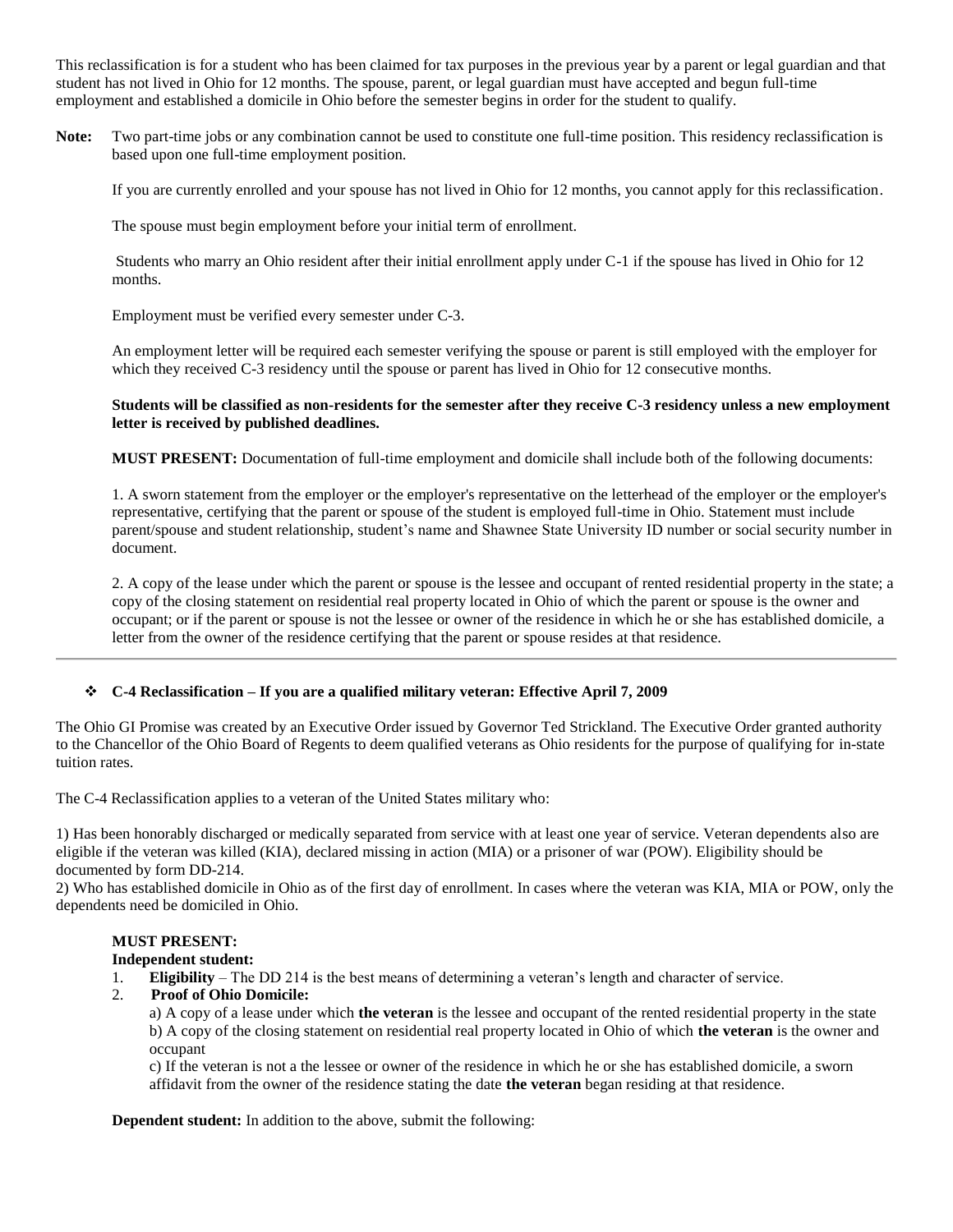- 1. The dependant(s) of a veteran must provide proof of dependant status as provided by the veteran parent"s IRS tax filing for the previous year or a copy of the marriage certificate if the dependent student is the spouse of the veteran. Statement must include dependent student's name and social security number in the statement.
- 2. In cases where the veteran was Killed in Action (KIA), Missing in Action (MIA), or Prisoner of War (POW), only the spouse or dependant need to be domiciled in Ohio. In those cases the spouse or dependant will provide official documentation of KIA, MIA, or POW status by submitting a DD 214 document.

## **C-5 Reclassification – For students who are qualified military veterans and are using military education benefits**

This classification is for "A veteran who is the recipient of federal veterans' benefits under the "All-Volunteer Force Educational Assistance Program," 38 U.S.C. 3001 et seq., or "Post-9/11 Veterans Educational Assistance Program," 38 U.S.C. 3301 et seq., or any successor program, if the veteran meets all of the following criteria:

1) The veteran served at least ninety days on active duty.

2) The veteran enrolls in a state institution of higher education, as defined in section 3345.011 of the Revised code.

3) The veteran lives in the state as of the first day of a term of enrollment in the state institution of higher education."

#### **MUST PRESENT:**

- 1. Proof of Ohio domicile: signed lease or closing statement, or confirmation of on-campus dormitory address.
- 2. A copy of the veteran"s Certificate of Eligibility (COE) and Enrollment Certification Form (22-1999), both of which are available through Shawnee State University"s Veterans and Military Student Services Center.

#### **C-6 Reclassification – For students who are using transferred military education benefits**

This classification is for "A person who is the recipient of the federal Marine Gunnery Sergeant John David Fry scholarship or transferred federal veterans' benefits under any of the programs (C5) of this rule, if the person meets both of the following criteria: 1. The person enrolls in a state institution of higher education.

2. The person lives in the state as of the first day of a term of enrollment in the state institution of higher education.

**Note**: In order to qualify under C6 of this rule, the veteran's period of active duty must have been at least ninety days."

## **MUST PRESENT:**

- 1. Proof of Ohio domicile: signed lease or closing statement, or confirmation of on-campus dormitory address.
- 2. A copy of the veteran"s Certificate of Eligibility (COE) and Enrollment Certification Form (22-1999), both of which are available through Shawnee State University"s Veterans and Military Student Services Center.

Students will be classified as non-residents for the semester after they receive C6 residency unless a residency application and required documentation is submitted by the last day to register for that term.

#### **E-1 Reclassification – If you are an employed part-time student**

The Ohio Board of Regents Guidelines state:

"A student who is living and gainfully employed on a full-time or part-time self-sustaining basis in Ohio and who is pursuing a parttime program of instruction at an institution of higher education shall be considered a resident of Ohio for these purposes."

E-1 residency applies to students who are residing and are gainfully employed on a self-sustaining basis in Ohio and who are pursuing a part-time program of instruction. E-1 residency generally pertains to students who have resided in Ohio less than 12 consecutive months and have moved to Ohio for employment purposes. However, it may also include non-resident students who have lived in Ohio more than 12 months and are working to financially emancipate themselves from non-Ohio parents.

The employment must begin and be self-sustaining before the first day of the semester a student seeks to qualify for E-1 residency. Other sources of income such as loans cannot be considered as income contributing to a student's self-sustaining status.

Students who have received E-1 classification do not automatically convert to regular resident status after living in Ohio for 12 months. They must then apply under C-2.

**Note:** Students must apply every semester for E-1 classification.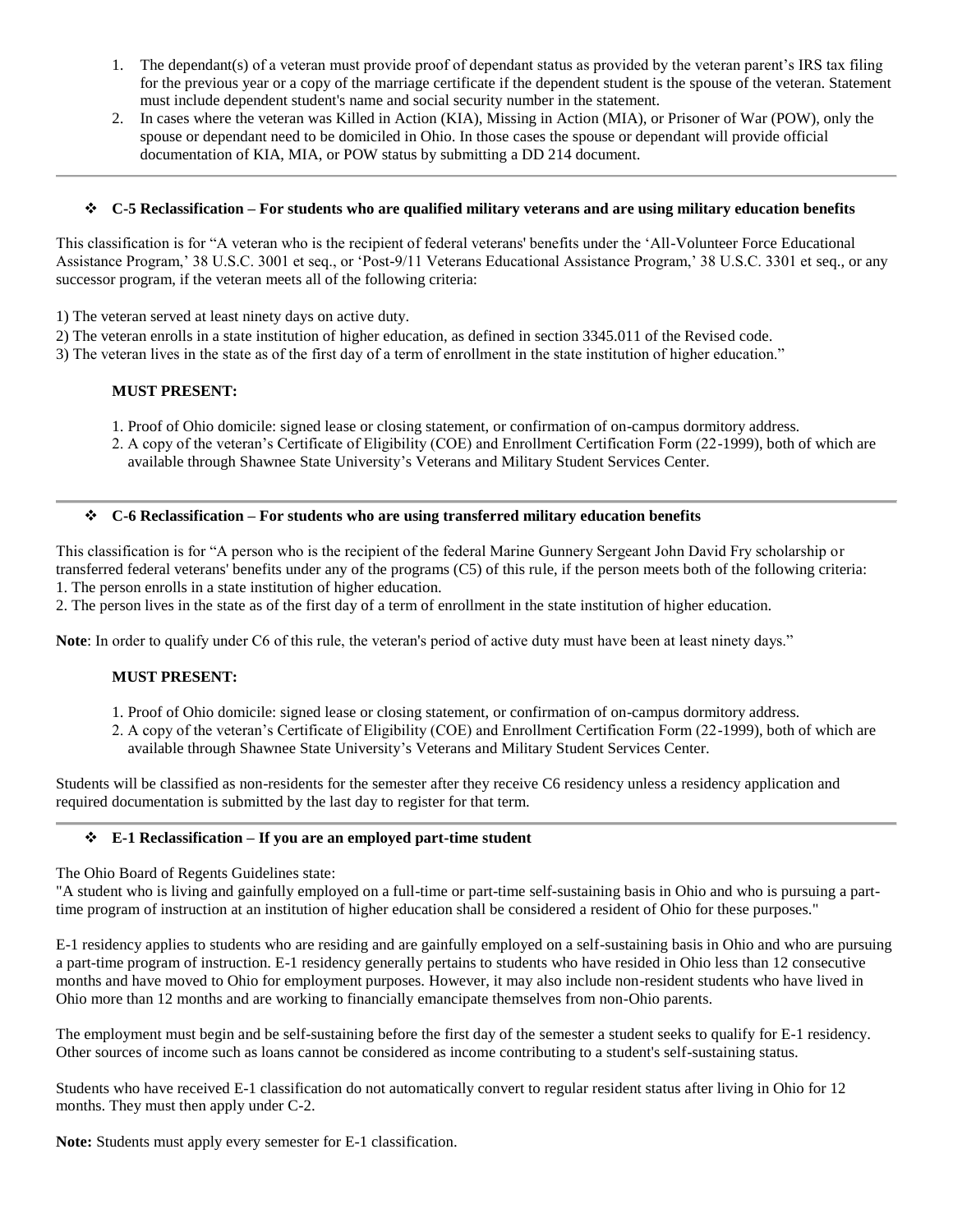Residency Petition, complete with supporting documents. Must meet all requirements with the exception of living in Ohio for the previous 12 consecutive months.

## **E-2 Reclassification – If you or your parent or spouse are active duty military**

The Ohio Board of Regents Guidelines state:

"A student who enters and currently remains upon active duty status in the United States military service while a resident of Ohio for all legal purposes and his or her dependents shall be considered residents of Ohio for these purposes as long as Ohio remains the state of such student's domicile."

This residency exception is for a student who entered active duty military status as a resident of Ohio and is returning to Ohio after being discharged. This residency exception is also for a student who entered active duty military status as a resident of Ohio and their spouse or dependent child would like to return to Ohio and attend Shawnee State University while they are still on active duty military and not living in Ohio.

# **MUST PRESENT:**

**Dependent student:** Copy of parent's current official military records showing Ohio as "Home of Record" (HOR) or copy of most recent "Leave and Earning Statement" (LES) showing income has been subjected to Ohio taxation. Must be accompanied with letter from parent listing student"s name and Shawnee State University ID number or social security number. If dependency is upon a spouse include a copy of the marriage certificate.

**Independent student:** Copy of current official military records showing Ohio as "Home of Record" (HOR) or copy of most recent "Leave and Earning Statement" (LES) showing income has been subjected to Ohio taxation.

## **E-3 Reclassification – If you or your parent or spouse are active duty military and stationed in Ohio**

The Ohio Board of Regents Guidelines state:

"A student on active duty status in the United States military who is both stationed and residing in Ohio (and their dependents) shall be considered a resident of Ohio for tuition purposes."

This residency exception is for a student, or their spouse, or their dependent child, who is stationed in Ohio on active duty military.

## **MUST PRESENT:**

**Dependent student:** Copy of parent"s official military orders showing current active duty status in Ohio. Must be accompanied with letter from parent listing student"s name and Shawnee State University ID number or social security number. If dependency is upon a spouse include a copy of the marriage certificate.

**Independent student:** Copy of official military orders showing current active duty status in Ohio.

## **E-4 Reclassification – If your parents or spouse are Ohio residents and transferred outside of the United States**

The Ohio Board of Regents Guidelines state:

"A student who is transferred by their employer beyond the territorial limits of the fifty states of the United States and the District of Columbia while a resident of Ohio for all other legal purposes and their dependents shall be considered residents of Ohio for these purposes as long as Ohio remains the state of such student's domicile and as long as such student has fulfilled their tax liability to the State of Ohio for at least the tax year preceding enrollment."

This residency exception is for a student, or their spouse, or their dependent child, who would like to return to Ohio and attend Shawnee State University when they have not lived in Ohio for the previous 12 consecutive months.

## **MUST PRESENT:**

**Independent student:** Statement on employer"s letterhead indicating the employee was an Ohio resident at the time of being transferred. Copy of the employees" Ohio tax return for the previous tax year.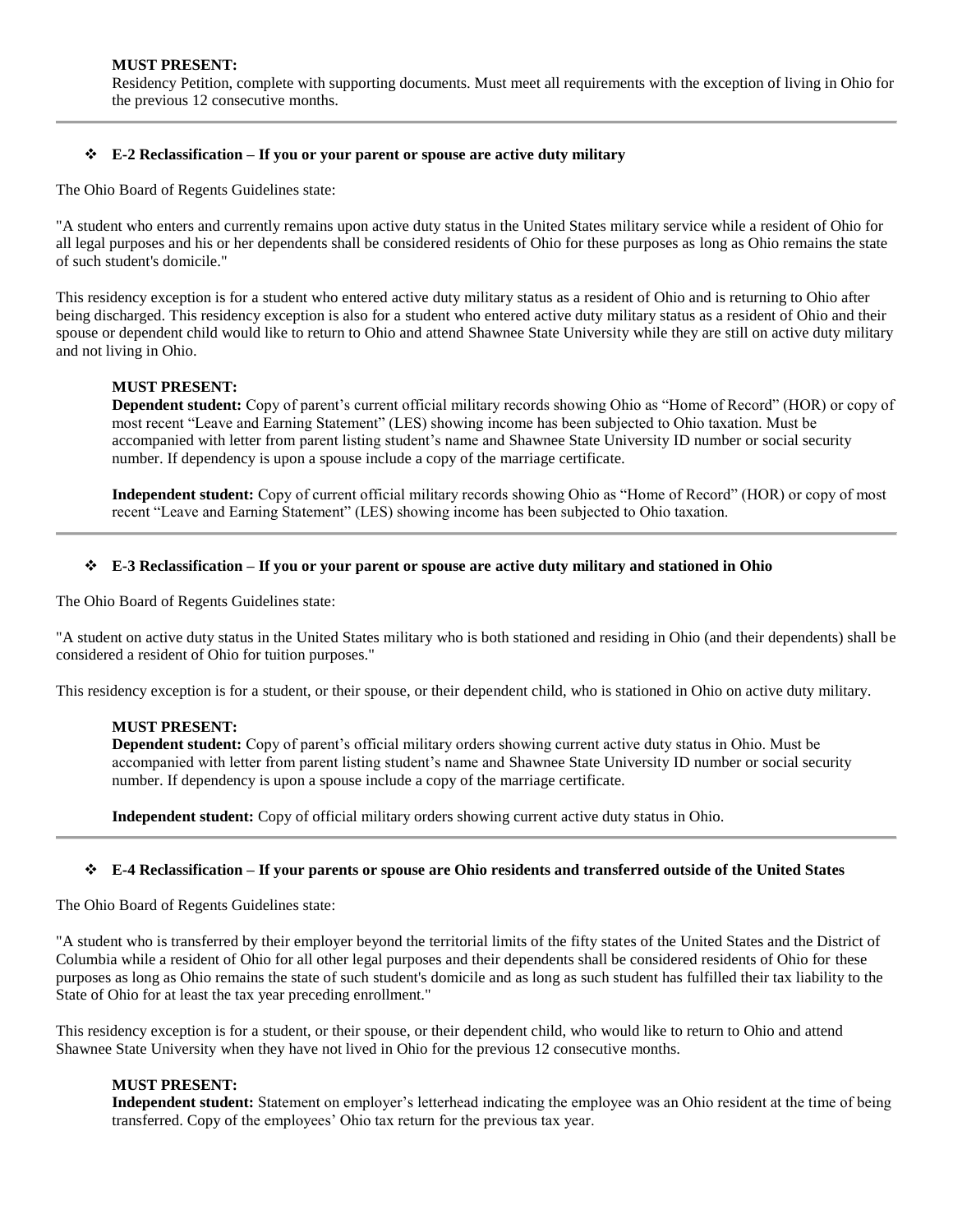**Dependent student:** The documents listed above for an Independent student must also be accompanied with letter from parent or spouse listing student"s name and Shawnee State University ID number or social security number and dependent status. If dependency is upon a spouse include a copy of the marriage certificate.

### **E-5 Reclassification – If you or your parents are migrant workers**

The Ohio Board of Regents Guidelines state:

"A student who has been employed as a migrant worker in the State of Ohio and their dependents shall be considered a resident for these purposes provided such a student has worked in Ohio at least four months during the three years preceding the proposed enrollment."

This residency exception is for a student, or their spouse, or their dependent child who would like to attend Shawnee State University and they have not lived in Ohio for the previous 12 consecutive months.

#### **MUST PRESENT:**

**Dependent student:** Statement(s) from employer(s) verifying the parent has worked in Ohio at least four months during each of the three previous years. Must be accompanied with letter from parent listing student"s name and Shawnee State University ID number or social security number. If dependency is upon a spouse include a copy of the marriage certificate.

**Independent student:** Statement(s) from employer(s) verifying the student has worked in Ohio at least four months during each of the three previous years.

#### **E-6 Reclassification – If you or your parents or spouse are involved in community service**

The Ohio Board of Regents Guidelines state:

"A student who was considered a resident under this rule at the time the student started a community service position as defined under this rule, and his or her spouse and dependents, shall be considered residents of Ohio while in service and upon completion of service in the community service position."

This residency exception is for a student, or their spouse, or their dependent child who was a resident of Ohio and took a position working for: (A) VISTA, AmeriCorps, City Year, the Peace Corps, or any similar program as determined by the Ohio Board of Regents; or (B) an elected or appointed public official for a period of time not exceeding 24 consecutive months. The student now wishes to return to Ohio and be classified as a resident for tuition purposes.

## **MUST PRESENT:**

**Independent student:** A sworn statement from the community service group or a signed statement on letterhead verifying Ohio home of record for the individual.

**Dependent student:** In addition to the above, a letter from parent verifying the dependent status of the student listing student"s name and Shawnee State University ID number or social security number. If dependency is upon a spouse include a copy of the marriage certificate.

#### **E-7 Reclassification – If you return to Ohio due to marital hardship**

The Ohio Board of Regents Guidelines state:

"A student who returns to the state of Ohio due to marital hardship, takes or has taken legal steps to end a marriage, and reestablishes financial dependence upon a parent or legal guardian (receives greater than 50% of his or her support from the parent or legal guardian), and his or her dependents shall be considered residents of Ohio."

This residency exception is for a student or their dependent child who returns to Ohio and has legally separated from their spouse and is now provided with more than 50% of their support from a parent who is a bona fide Ohio resident.

#### **MUST PRESENT:**

- 1. Copy of court papers verifying the couple has taken legal steps to end the marriage.
- 2. Proof of Ohio domicile: (**one of the following**)
	- a) Signed copy of rental agreement or lease